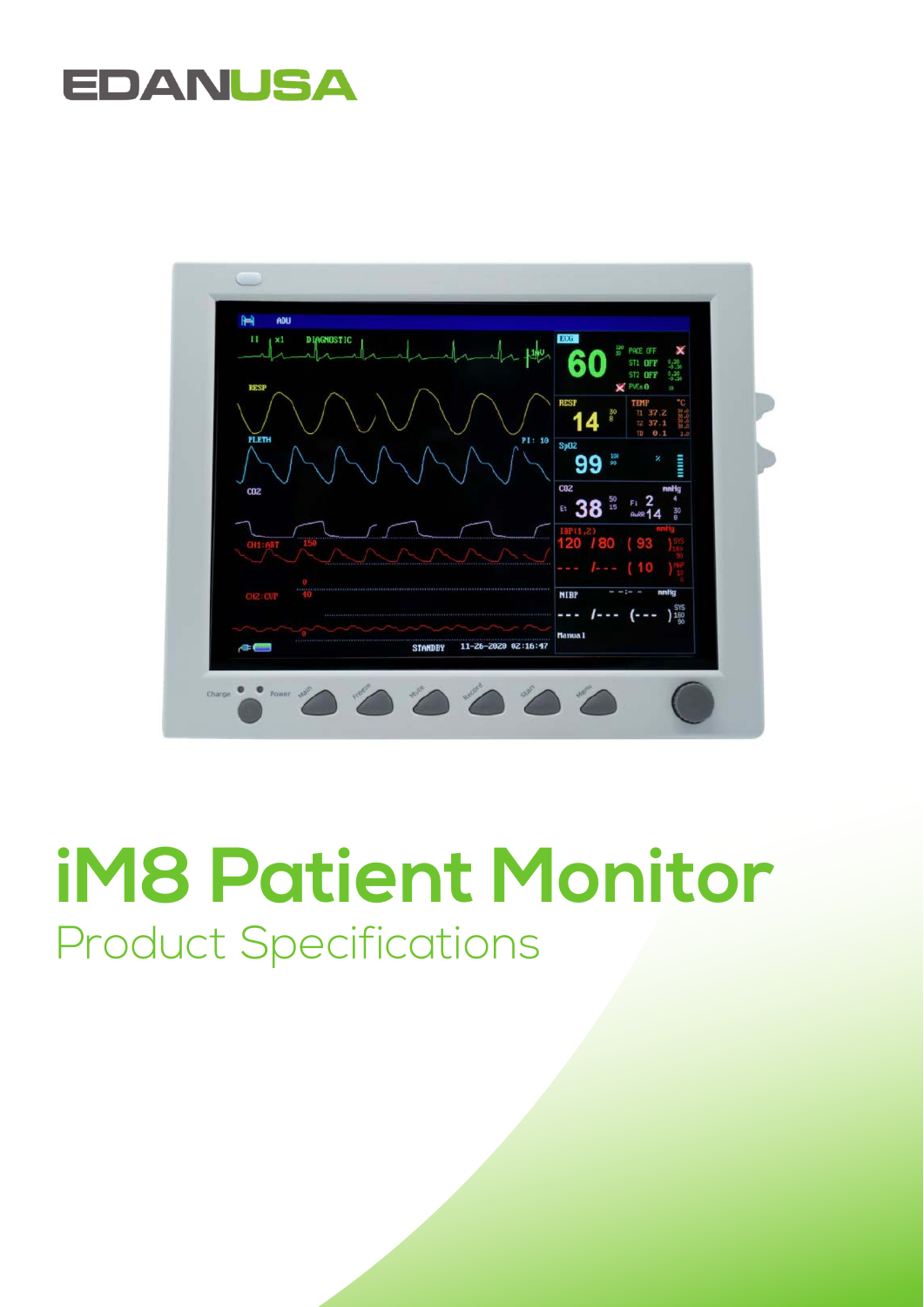# **Product Specifications**

### **A1.1 Classification**

| Anti-electroshock Type          | Class I equipment and internal powered equipment                                                                                                                                                                                                                                                                                   |
|---------------------------------|------------------------------------------------------------------------------------------------------------------------------------------------------------------------------------------------------------------------------------------------------------------------------------------------------------------------------------|
| Anti-electroshock Degree        | ECG (RESP), TEMP, IBP CF                                                                                                                                                                                                                                                                                                           |
|                                 | $SpO2$ , NIBP, $CO2$<br><b>BF</b>                                                                                                                                                                                                                                                                                                  |
| <b>Ingress Protection</b>       | IPX1                                                                                                                                                                                                                                                                                                                               |
| Disinfection/Sterilizing method | Refer to <i>Chapter 12 ~ Chapter 17</i> for details.                                                                                                                                                                                                                                                                               |
| <b>Working System</b>           | Continuous operation equipment                                                                                                                                                                                                                                                                                                     |
| Compliant with Standards        | IEC 60601-1: 1988+A1: 1991+A2: 1995; EN 60601-1:<br>1990+A1: 1993+A2: 1995; IEC 60601-1-2: 2001+A1:<br>2004; EN 60601-1-2: 2001+A1: 2006; IEC/EN<br>60601-2-27; IEC/EN 60601-2-30; IEC/EN 60601-2-34;<br>IEC/EN 60601-2-49; ISO 9919; ISO 21647; EN<br>12470-4; EN 1060-1; EN 1060-3; EN 1060-4;<br>ANSI/AAMI EC13; ANSI/AAMI SP10 |

#### **A1.2 Specifications**

#### **A1.2.1 Size and Weight**

| Weight | $\leq$ 5 kg (not including the battery and record) |
|--------|----------------------------------------------------|
|--------|----------------------------------------------------|

#### **A1.2.2 Environment**

The monitor may not meet the performance specifications given here if stored or used outside the specified temperature and humidity ranges.

When the monitor and related products have differing environmental specifications, the effective range for the combined products is that range which is common to the specifications for all products.

| Temperature                  |                                          |
|------------------------------|------------------------------------------|
| Working                      | $+5^{\circ}$ C to $+40^{\circ}$ C        |
| <b>Transport and Storage</b> | $-20\textdegree$ C to $+55\textdegree$ C |
| Humidity                     |                                          |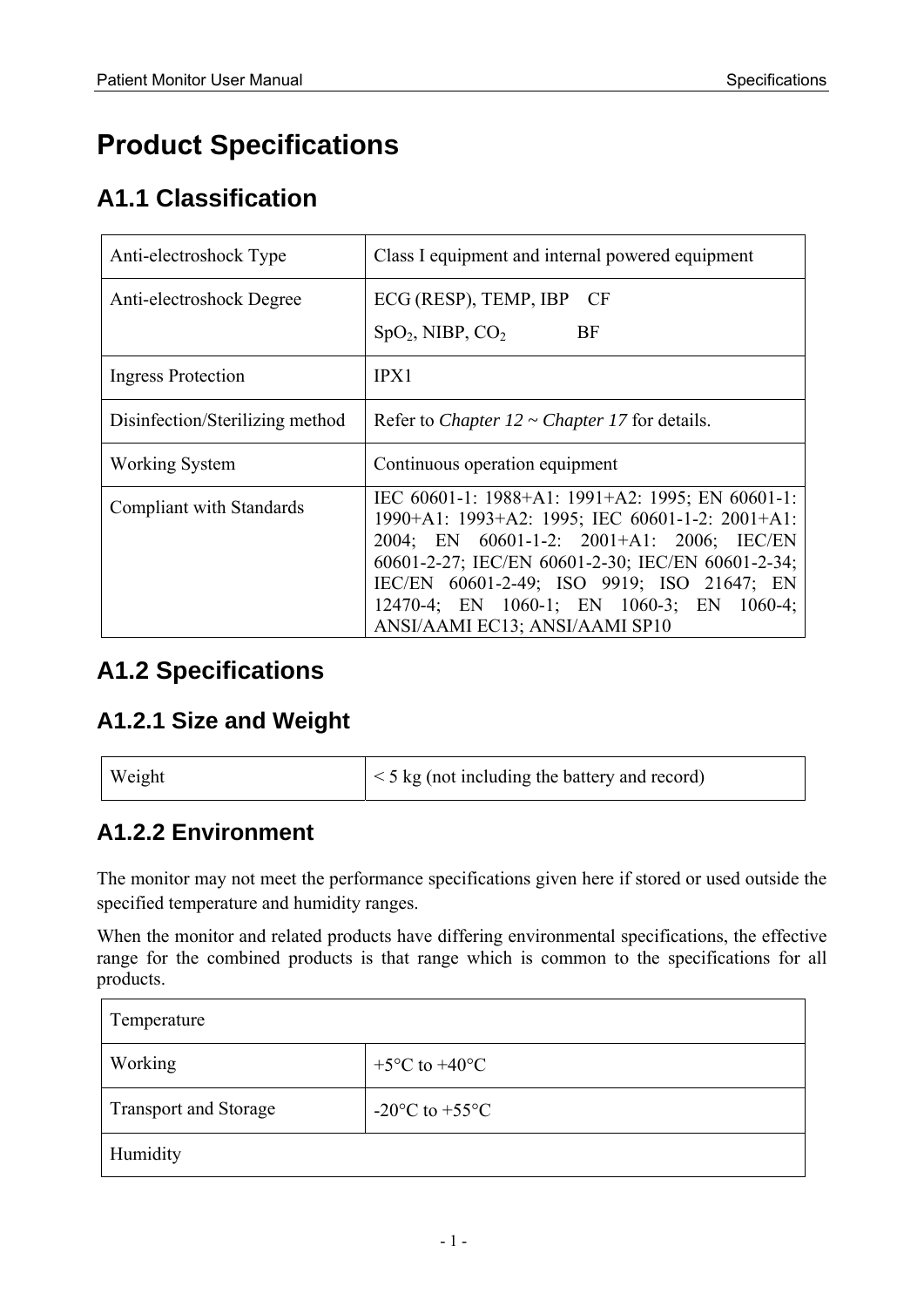| Working                      | $25\%$ to 80% (non-condensing)        |
|------------------------------|---------------------------------------|
| <b>Transport and Storage</b> | $25\%$ to 93% (non-condensing)        |
| Altitude                     |                                       |
| Working                      | 860hPa to 1060hPa                     |
| <b>Transport and Storage</b> | 700hPa to 1060hPa                     |
| Power Supply                 | 100V to $240V_{\sim}$ , 50Hz/60Hz     |
|                              | Current: 1.0-0.5A; FUSE T 1.6AL 250VP |

# **A1.2.3 Display**

| Display Screen | 10.1 inch /10.4 inch /12.1 inch, multicolour TFT LCD, |
|----------------|-------------------------------------------------------|
|                | 10.1-inch: Resolution $800\times480$ ;                |
|                | 10.4-inch $/12.1$ -inch: Resolution 800×600.          |
| Messages       | A maximum of 11 waveforms                             |
|                | iM8:                                                  |
|                | One charge LED (Orange)                               |
|                | One power LED (Green)                                 |
|                | One alarm LED (Yellow/Red)                            |
|                | iM8A/iM8B:                                            |
|                | One charge LED (Orange/ Green)                        |
|                | One alarm LED (Yellow/Red)                            |
|                | Three indicator modes corresponding to alarm mode.    |

#### **A1.2.4 Battery**

| Capacitance           | $2.1$ Ah/4.2Ah      |
|-----------------------|---------------------|
| <b>Working Period</b> | 2.1Ah $\geq 80$ min |
|                       | $4.2Ah \ge 180 min$ |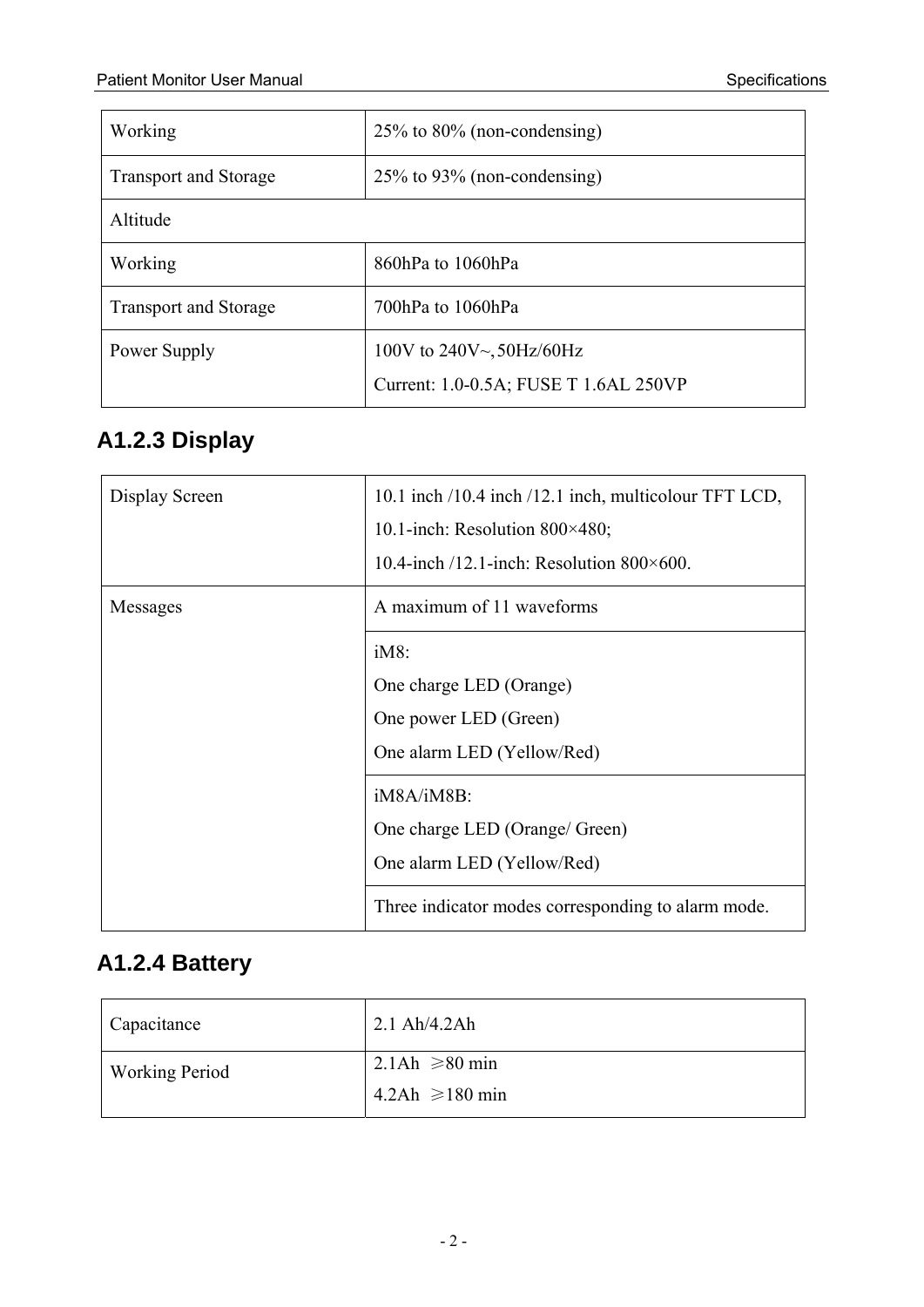|                     | At $25^{\circ}$ C, with a new fully charged battery, in continual<br>$SpO2$ measuring mode and NIBP automatic measuring<br>mode with the operating interval of 15 minutes;<br>ECG/TEMP module connected; the recording interval of<br>10 minutes. |
|---------------------|---------------------------------------------------------------------------------------------------------------------------------------------------------------------------------------------------------------------------------------------------|
| Rechargeable Period | 2.1Ah $\leq 180$ min                                                                                                                                                                                                                              |
|                     | $4.2\text{Ah} \leq 360 \text{ min}$                                                                                                                                                                                                               |
|                     |                                                                                                                                                                                                                                                   |
|                     | Monitor is on or in standby mode.                                                                                                                                                                                                                 |

#### **A1.2.5 Recorder (Optional)**

| Record Width    | 48 mm                              |
|-----------------|------------------------------------|
| Paper Speed     | $25$ mm/s, $50$ mm/s               |
| Channels        | 3                                  |
| Recording Types | Continuous real-time recording     |
|                 | 8 second real-time recording       |
|                 | Automatic interval recording       |
|                 | Physiological alarm recording      |
|                 | Frozen waveform recording          |
|                 | Trend graph/table review recording |
|                 | NIBP review recording              |
|                 | Alarm event review recording       |
|                 | Arrhythmia review recording        |
|                 | Titration table recording          |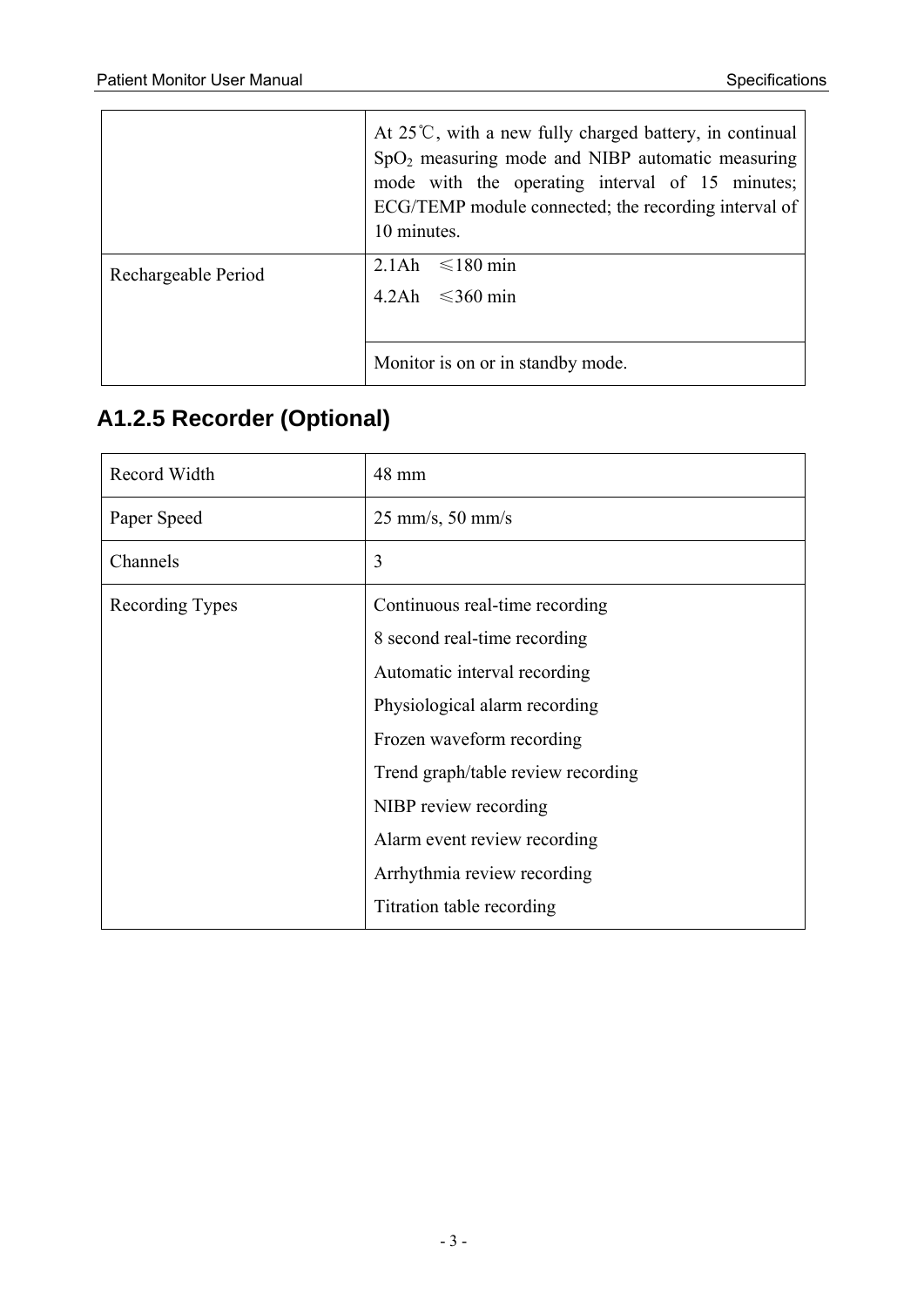#### **A1.2.6 Recall**

| <b>Trend Recall</b> | 1 hrs, 1-second resolution     |
|---------------------|--------------------------------|
|                     | 96 hrs, 1-min. resolution      |
| Recall              | 500 sets NIBP measurement data |

#### **A1.2.7 ECG**

|                                                              | 3-Lead: I, II, III                                                                                                               |
|--------------------------------------------------------------|----------------------------------------------------------------------------------------------------------------------------------|
| Lead Mode                                                    | 5-Lead: I, II, III, aVR, aVL, aVF, V                                                                                             |
| Waveform                                                     | 3-Lead: 1-channel waveform                                                                                                       |
|                                                              | 5-Lead: 2-channel waveform, max. seven waveforms;                                                                                |
| Lead naming style                                            | AHA, IEC                                                                                                                         |
| Display Sensitivity                                          | 1.25mm/mV $(x0.125)$ , 2.5mm/mV $(x0.25)$ , 5mm/mV<br>$(x0.5)$ , 10mm/mV $(x1)$ , 20mm/mV $(x2)$ , 40mm/mV $(x4)$ ,<br>AUTO gain |
| Sweep                                                        | 6.25mm/s, 12.5mm/s, 25mm/s, 50mm/s                                                                                               |
|                                                              | Diagnosis: 0.05Hz to 150Hz                                                                                                       |
| Bandwidth (-3dB)                                             | Monitor: 0.5Hz to 40Hz                                                                                                           |
|                                                              | Surgery: 1Hz to 20Hz                                                                                                             |
|                                                              | Diagnosis: >95dB (the Notch filter is off)                                                                                       |
| <b>CMRR</b><br>Mode<br>(Common<br>Rejection Ratio)           | Monitor: $>105dB$ (the Notch filter is on)                                                                                       |
|                                                              | Surgery: $>105dB$ (the Notch filter is on)                                                                                       |
| Notch                                                        | 50Hz/60Hz (Notch filter can be turned on or off manually)                                                                        |
| Differential Input Impedance                                 | $>5M\Omega$                                                                                                                      |
| <b>Input Signal Range</b>                                    | $\pm 10$ mV PP                                                                                                                   |
| Accuracy<br><sub>of</sub><br>Signal<br>Input<br>Reproduction | The total error and frequency response comply with<br>ANSI/AAMI EC13:2002, Sect. 4.2.9.8.                                        |
| Electrode<br>Offset<br>Potential<br>Tolerance                | $\pm 500$ mV                                                                                                                     |
| Auxiliary Current (Leads off                                 | Active electrode: <100nA                                                                                                         |
| detection)                                                   | Reference electrode: <900nA                                                                                                      |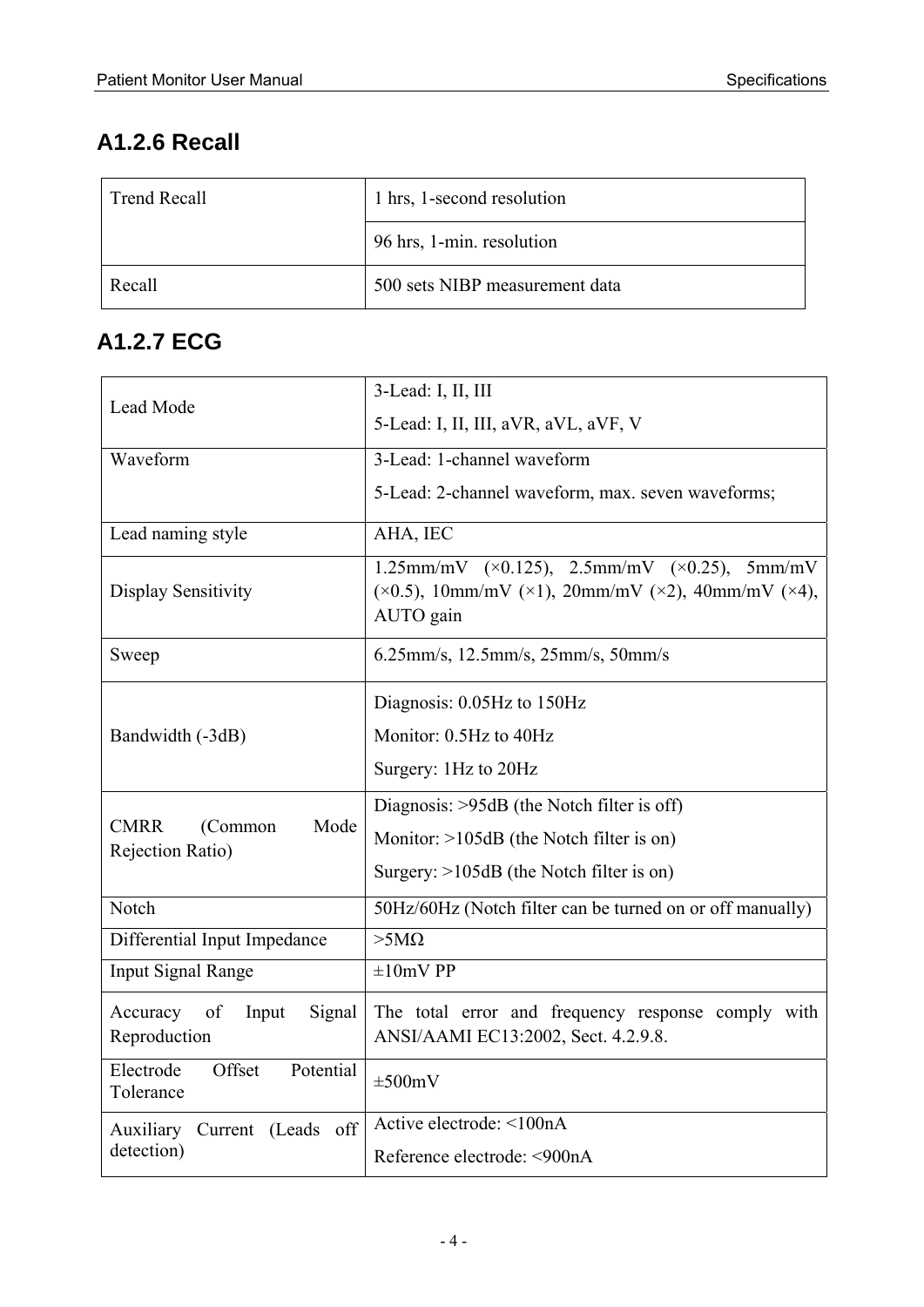| Recovery<br>time<br>after<br>Defibrillation | $<$ 5s                                                                                             |
|---------------------------------------------|----------------------------------------------------------------------------------------------------|
| Leakage current of patient                  | $<10\mu A$                                                                                         |
| Scale signal                                | 1mVPP, accuracy is $\pm 5\%$                                                                       |
| System noise                                | $<$ 30µVPP (RTI)                                                                                   |
|                                             | Restore time: <10s                                                                                 |
| <b>ESU</b> Protection                       | Meets the requirements of ANSI/AAMI EC13-2002: Sect.<br>4.1.2.1 a)                                 |
| Noise<br>Suppression<br>of<br>Electrotome   | Tested according to the test method in EC13: 2002<br>Sect. 5.2.9.14, it accords with the standard. |
| Pace Pulse                                  |                                                                                                    |
|                                             | Pulse is marked if the requirements of ANSI/AAMI                                                   |
|                                             | EC13:2002, Sect. 4.1.4.1 are met:                                                                  |
| Pulse indicator                             | Amplitude: $\pm 2$ mV $\sim \pm 700$ mV                                                            |
|                                             | Width: $0.1 \text{ ms} \sim 2.0 \text{ ms}$                                                        |
|                                             | Ascending time: $10 \mu s \sim 100 \mu s$                                                          |
|                                             | Pulse is rejected if the requirements of ANSI/AAMI<br>EC13-2002: Sect. 4.1.4.1 are met:            |
| <b>Pulse Rejection</b>                      | Amplitude: $\pm 2$ mV $\sim \pm 700$ mV                                                            |
|                                             | Width: 0.1 ms $\sim$ 2 ms                                                                          |
|                                             | Ascending time: $10 \mu s \sim 100 \mu s$                                                          |
| Minimum input slew rate                     | >2.5V/S                                                                                            |
| Heart rate                                  |                                                                                                    |
| Range                                       | ADU: 15 bpm $\sim$ 300 bpm                                                                         |
|                                             | PED/NEO: 15 bpm $\sim$ 350 bpm                                                                     |
| Accuracy                                    | $\pm 1\%$ or 1 bpm, whichever is greater                                                           |
| Resolution                                  | 1 bpm                                                                                              |
| Sensibility                                 | $\geq$ 300 µVPP                                                                                    |
| <b>PVC</b>                                  |                                                                                                    |
| Range                                       | ADU: 0~300 PVCs/min                                                                                |
|                                             | PED/NEO: 0~350 PVCs/ min                                                                           |
| Resolution                                  | 1 PVCs/min                                                                                         |
| ST value                                    |                                                                                                    |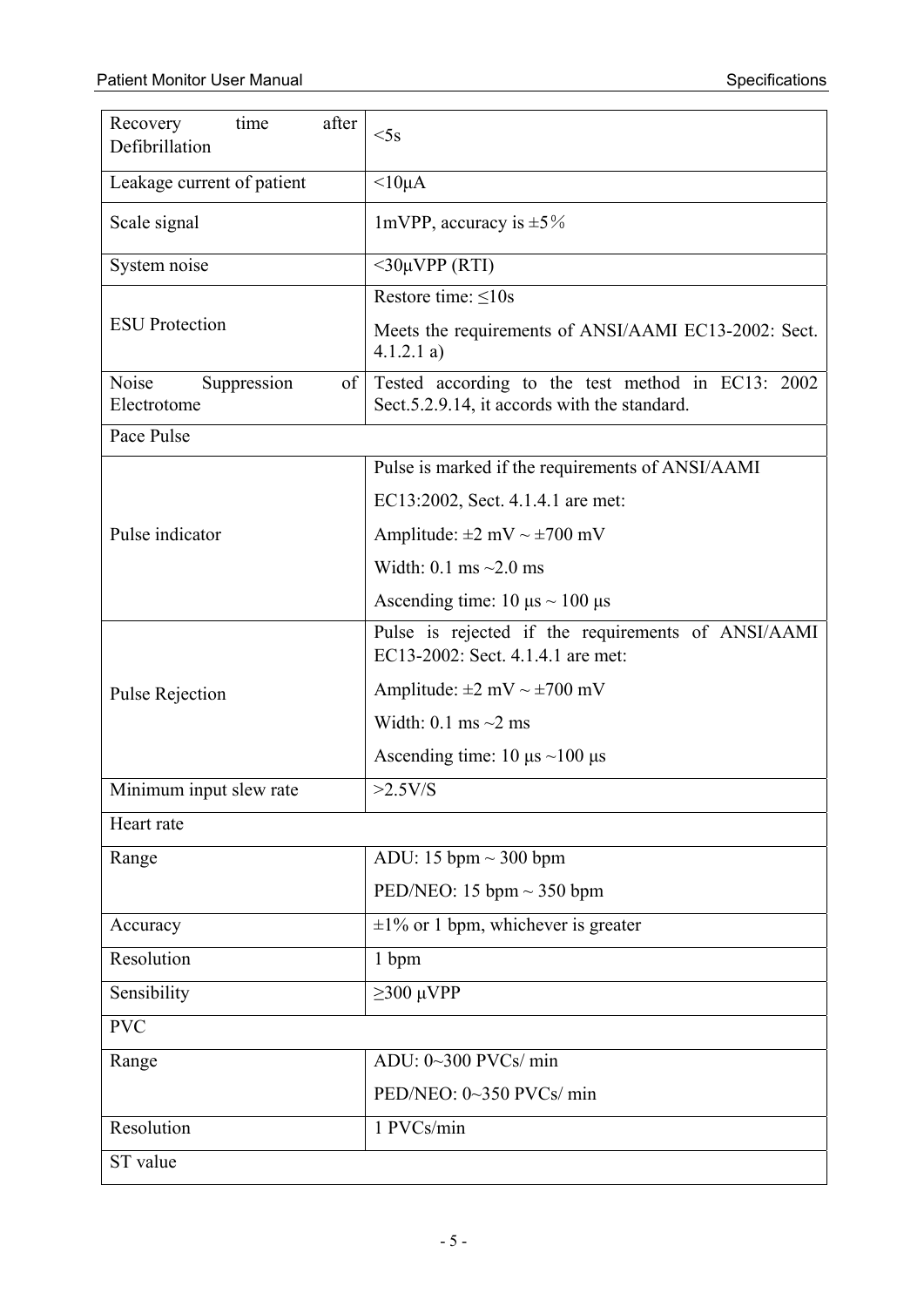| Range                                 | $-2.0$ mV $\sim +2.0$ mV                                                                                                                                            |
|---------------------------------------|---------------------------------------------------------------------------------------------------------------------------------------------------------------------|
| Accuracy                              | $\pm 0.02$ mV or 10% (-0.8 mV ~ +0.8 mV), whichever is<br>greater.                                                                                                  |
| Resolution                            | $0.01$ mV                                                                                                                                                           |
| HR averaging method                   |                                                                                                                                                                     |
| Method 1                              | Normally, heart rate is computed by excluding the<br>minimum and maximum values from the 12 most recent<br>RR intervals and averaging the residual 10 RR intervals. |
| Method 2                              | If each of three consecutive RR intervals is greater than<br>1200ms, then the four most recent RR intervals are<br>averaged to compute the HR.                      |
| Range of Sinus and SV Rhythm          |                                                                                                                                                                     |
| Tachy                                 | ADU: 120 bpm $\sim$ 300 bpm                                                                                                                                         |
|                                       | PED/NEO: 160 bpm $\sim$ 350 bpm                                                                                                                                     |
| Normal                                | ADU: 41 bpm $\sim$ 119 bpm                                                                                                                                          |
|                                       | PED/NEO: 61 bpm $\sim$ 159 bpm                                                                                                                                      |
| <b>Brady</b>                          | ADU: 15 bpm $\sim$ 40 bpm                                                                                                                                           |
|                                       | PED/NEO: 15 bpm $\sim$ 60 bpm                                                                                                                                       |
| Range of Ventricular Rhythm           |                                                                                                                                                                     |
| Ventricular Tachycardia               | The interval of 5 consecutive ventricular wave is less than<br>$600$ ms                                                                                             |
| Ventricular Rhythm                    | The interval of 5 consecutive ventricular wave ranges from<br>600 ms to 1000 ms                                                                                     |
| Ventricular Bradycardia               | The interval of 5 consecutive ventricular wave is more than<br>1000 ms                                                                                              |
| Maximum Start-up time for Tachycardia |                                                                                                                                                                     |
| Ventricular Tachycardia               | Gain 1.0: 10 s                                                                                                                                                      |
| $1 \text{ mV}$ 206bpm                 | Gain 0.5: 10 s                                                                                                                                                      |
|                                       | Gain 2.0: 10 s                                                                                                                                                      |
| Ventricular Tachycardia               | Gain 1.0: 10 s                                                                                                                                                      |
| 2 mV 195bpm                           | Gain 0.5: 10 s                                                                                                                                                      |
|                                       | Gain 2.0: 10 s                                                                                                                                                      |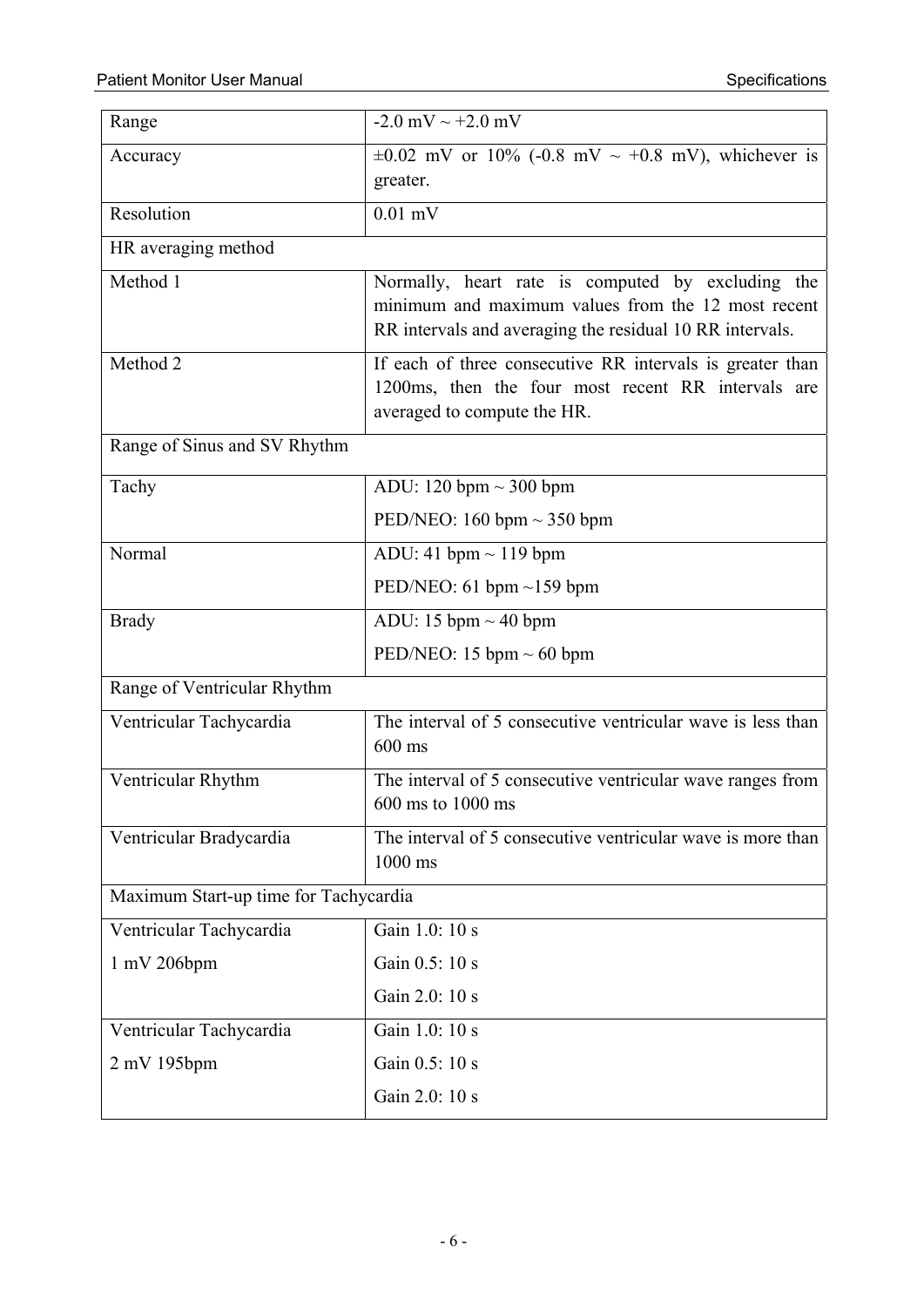| Response time of Heart Rate                  | HR range: $80 \text{ bpm} \sim 120 \text{ bpm}$     |                                                                   |                                   |
|----------------------------------------------|-----------------------------------------------------|-------------------------------------------------------------------|-----------------------------------|
| Meter to Change in HR                        | Range: $7s \sim 8s$ , average is 7.5s               |                                                                   |                                   |
|                                              | HR range: $80bpm \sim 40bpm$                        |                                                                   |                                   |
|                                              | Range: $7s \sim 8s$ , average is 7.5s               |                                                                   |                                   |
| Tall T-wave Rejection                        | Exceeds                                             | ANSI/AAMI EC13-2002<br>minimum recommended 1.2mV T-Wave amplitude | 4.1.2.1<br>$\mathcal{C}$<br>Sect. |
| Accuracy of Heart Rate Meter                 |                                                     | Complies with ANSI/AAMI EC13-2002 Sect.4.1.2.1 e)                 |                                   |
| Response<br>Irregular<br>and<br>to<br>Rhythm |                                                     | The HR value displays after a stable period of 20s:               |                                   |
|                                              | Ventricular bigeminy: 80bpm±1bpm                    |                                                                   |                                   |
|                                              | Slow alternating ventricular bigeminy: 60bpm±1bpm   |                                                                   |                                   |
|                                              | Rapid alternating ventricular bigeminy: 120bpm±1bpm |                                                                   |                                   |
|                                              | Bidirectional systoles: 91bpm±1bpm                  |                                                                   |                                   |
| Arrhythmia analyses                          | <b>Non-Paced Patient</b>                            |                                                                   | <b>Paced Patient</b>              |
|                                              | <b>ASYSTOLE</b>                                     | R on T                                                            | <b>ASYSTOLE</b>                   |
|                                              | <b>VFIB/VTAC</b>                                    | <b>PVC</b>                                                        | <b>TACHY</b>                      |
|                                              | <b>COUPLET</b>                                      | <b>TACHY</b>                                                      | <b>BRADY</b>                      |
|                                              | VT>2                                                | <b>BRADY</b>                                                      | <b>PNC</b>                        |
|                                              | <b>BIGEMINY</b>                                     | <b>MISSED BEATS</b>                                               | <b>PNP</b>                        |
|                                              | <b>TRIGEMINY</b>                                    | <b>IRR</b>                                                        |                                   |
|                                              | <b>VENT</b>                                         | <b>VBRADY</b>                                                     |                                   |

#### **A1.2.8 RESP**

| Method             | Trans-thoracic impedance: R-F(RA-LL), R-L (RA-LA)                           |
|--------------------|-----------------------------------------------------------------------------|
| RR measuring range | Adult: 0 to $120$ rpm                                                       |
|                    | Neo/Ped: 0 to $150$ rpm                                                     |
|                    | Resolution: 1 rpm                                                           |
|                    | Accuracy: $\pm 2$ rpm                                                       |
| Gain selection     | $\times 0.25, \times 0.5, \times 1, \times 2, \times 3, \times 4, \times 5$ |
| Sweep              | 6.25mm/s, 12.5mm/s, 25.0mm/s, 50.0mm/s                                      |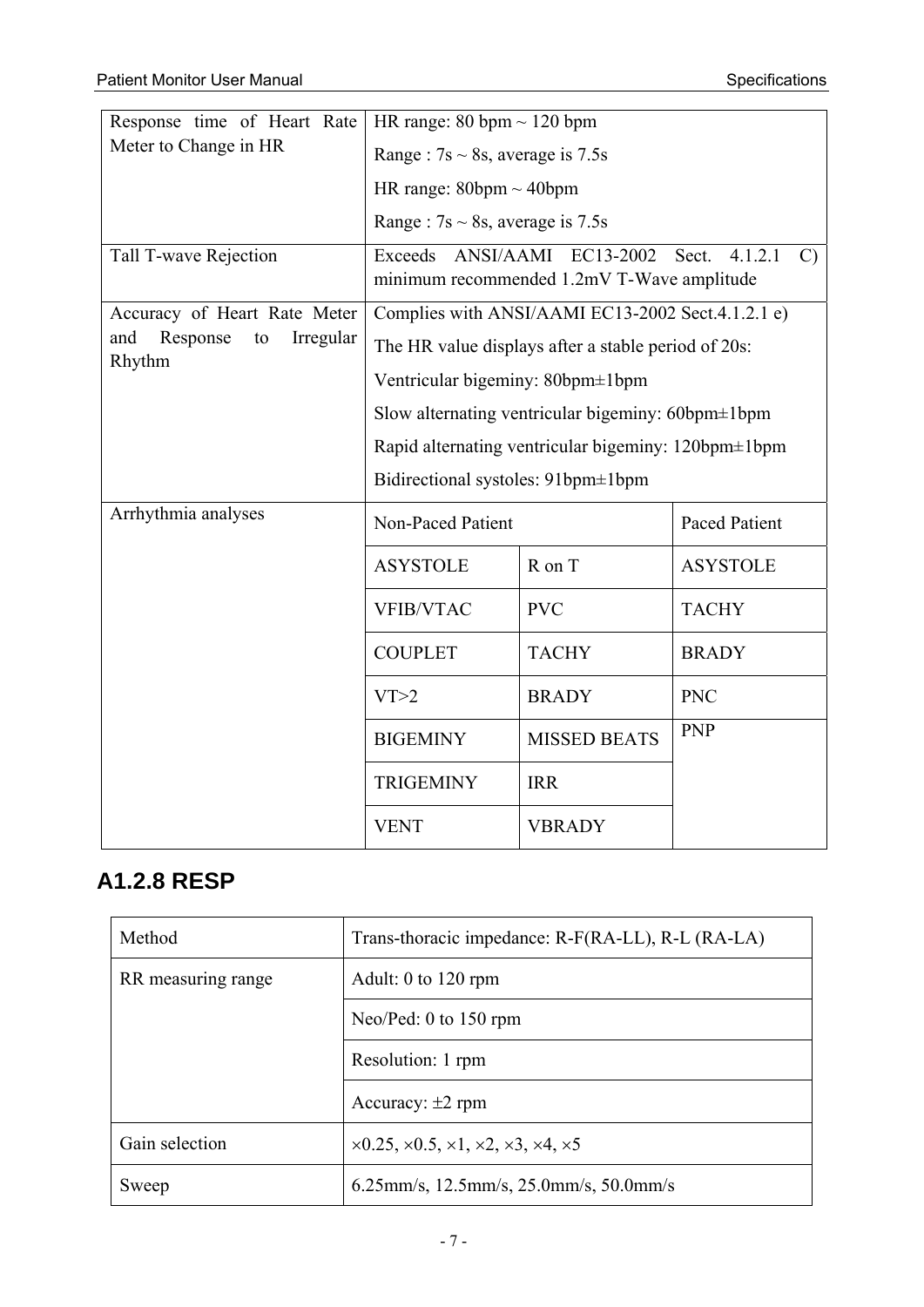| Measurement lead         | Options are lead I and II. The default is lead II.                                                                             |
|--------------------------|--------------------------------------------------------------------------------------------------------------------------------|
| Calculation Type         | Manual /Automatic                                                                                                              |
| Measuring sensitivity    | 0.3 $\Omega$ (baseline impedance 200 to 4500 $\Omega$ )                                                                        |
| Maximum dynamic range    | Baseline impedance: $500\Omega$<br>Variable impedance: $3\Omega$<br>No clipping                                                |
| Baseline Impedance Range | $200\Omega \sim 2500\Omega$ (no leads cables resistance)<br>$2200\Omega \sim 4500\Omega$ (leads cables 1K $\Omega$ resistance) |
| Waveform bandwidth       | $0.2$ to $2.5$ Hz $(-3$ dB)                                                                                                    |
| Apnea Alarm Time         | 10s, 15s, 20s, 25s, 30s, 35s, 40s; default value is 20s.                                                                       |

#### **A1.2.9 NIBP**

| Method                             | Oscillometric                            |
|------------------------------------|------------------------------------------|
| Mode                               | Manual, Auto, Continuous                 |
| Measuring Interval in AUTO<br>Mode | 1/2/3/4/5/10/15/30/60/90/120/240/480 min |
| Continuous                         | 5min, interval is 5s                     |
| Measuring Type                     | SYS, DIA, MAP, PR                        |
| Alarm Type                         | SYS, DIA, MAP                            |
| <b>Measuring Rang</b>              |                                          |
| Adult Mode                         | SYS: 40 mmHg to 270 mmHg                 |
|                                    | DIA: 10 mmHg to 215 mmHg                 |
|                                    | MAP: 20 mmHg to 235 mmHg                 |
| Pediatric Mode                     | SYS: 40 mmHg to 200 mmHg                 |
|                                    | $DIA: 10 \text{ mmHg}$ to 150 mmHg       |
|                                    | MAP: 20 mmHg to $165$ mmHg               |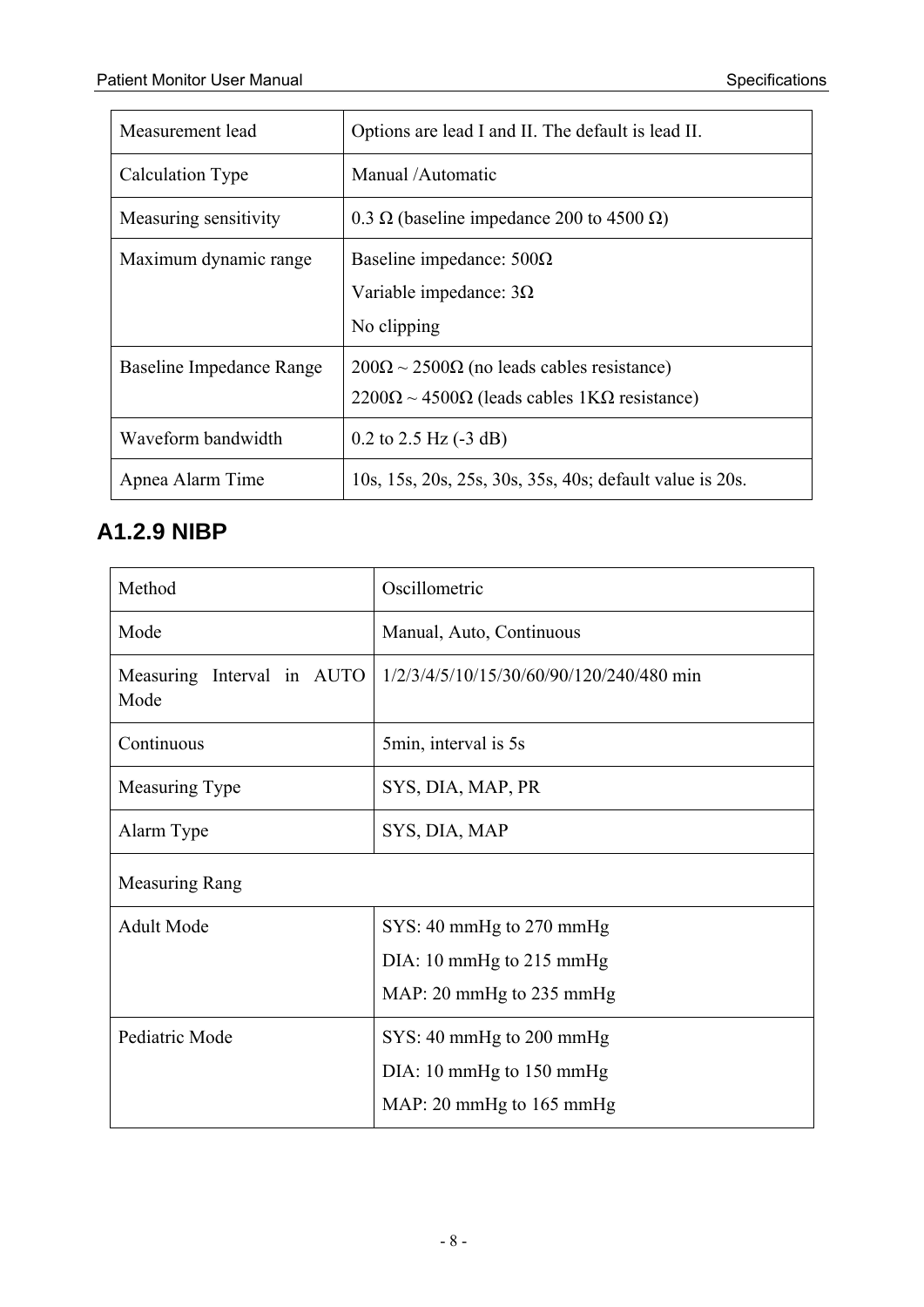| Neonatal Mode                        | SYS: 40 mmHg to 135 mmHg                     |  |
|--------------------------------------|----------------------------------------------|--|
|                                      | DIA: 10 mmHg to 100 mmHg                     |  |
|                                      | MAP: 20 mmHg to 110 mmHg                     |  |
| <b>Cuff Pressure Measuring Range</b> | 0 mmHg to 300 mmHg                           |  |
| <b>Pressure Resolution</b>           | 1mmHg                                        |  |
| Maximum Mean Error                   | $\pm 5$ mmHg                                 |  |
| <b>Maximum Standard Deviation</b>    | 8mmHg                                        |  |
| Maximum Measuring Period             |                                              |  |
| Adult/Pediatric                      | 120s                                         |  |
| Neonatal                             | 90s                                          |  |
| <b>Typical Measuring Period</b>      | 30s to 45s (depend on HR/motion disturbance) |  |
| Overpressure Protection              |                                              |  |
| Adult                                | $297 \pm 3$ mmHg                             |  |
| Pediatric                            | 240±3mmHg                                    |  |
| Neonatal                             | $147 \pm 3$ mm $Hg$                          |  |
| <b>PR</b>                            |                                              |  |
| Measuring range                      | 40 bpm $\sim$ 240bpm                         |  |
| Accuracy                             | $\pm$ 3bpm or 3.5%, whichever is greater     |  |

#### A1.2.10 SpO<sub>2</sub>

| Measuring Range    | 0 % to 100 % |
|--------------------|--------------|
| Alarm Range        | 0 % to 100 % |
| Resolution         | $1\%$        |
| Data Update Period | 1s           |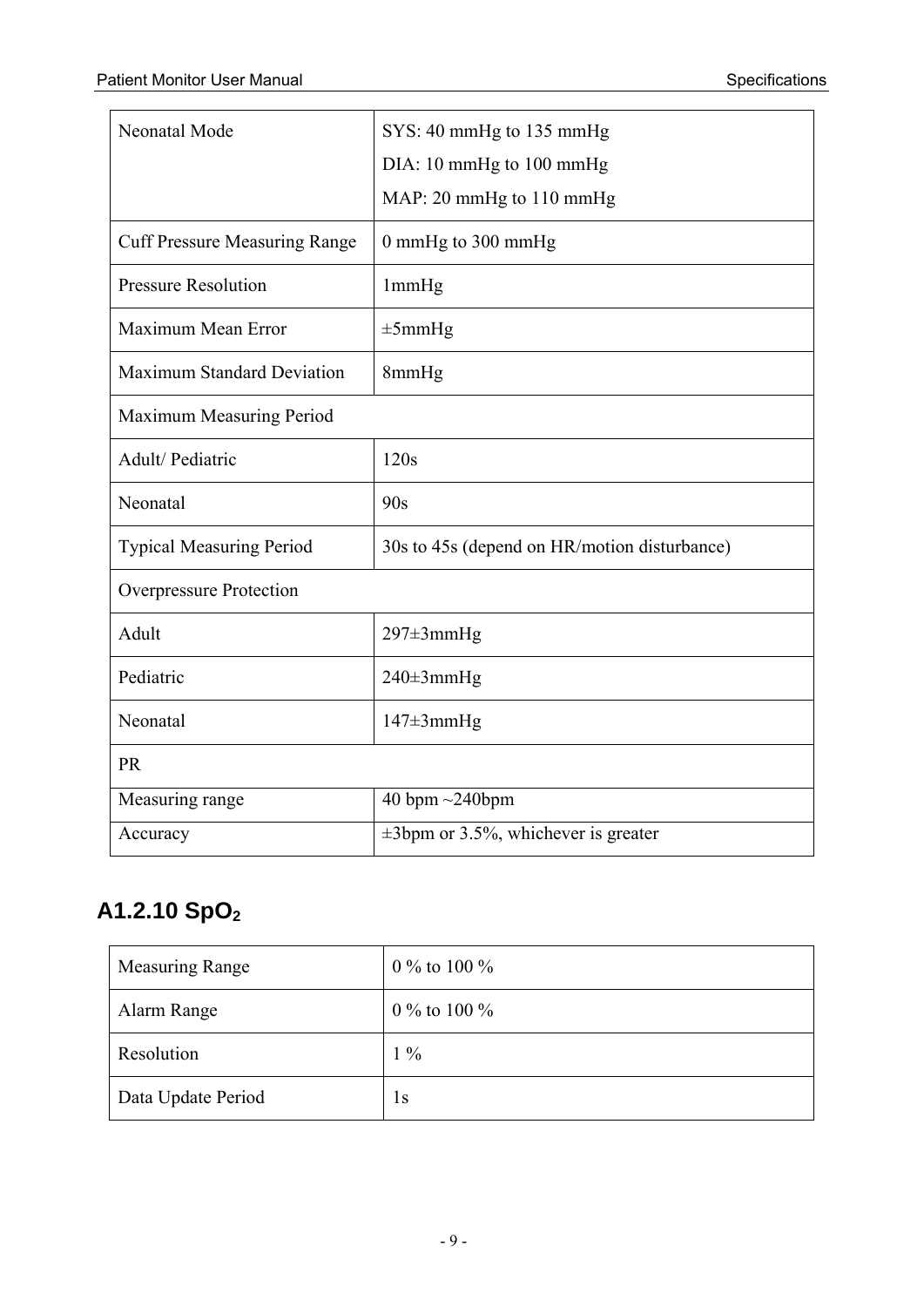$\blacksquare$ 

| Accuracy                           |                                                  |  |
|------------------------------------|--------------------------------------------------|--|
| <b>Adult</b> (including Pediatric) | $\pm 2\%$ (70% to 100% SpO <sub>2</sub> )        |  |
|                                    | Undefined $(0\% \text{ to } 69\% \text{ SpO}_2)$ |  |
| Neonatal                           | $\pm 3\%$ (70% to 100% SpO <sub>2</sub> )        |  |
|                                    | Undefined $(0\% \text{ to } 69\% \text{ SpO}_2)$ |  |
| <b>Pulse Rate</b>                  |                                                  |  |
| <b>Measuring Range</b>             | 25bpm to 300bpm                                  |  |
| Alarm Range                        | 30bpm to 300bpm                                  |  |
| Resolution                         | 1bpm                                             |  |
| Accuracy                           | $\pm 2$ bpm                                      |  |
| <b>Sensors</b>                     |                                                  |  |
| Wave Length                        | Red Light: $660±3$ nm                            |  |
|                                    | Infrared Light: $905 \pm 5$ nm                   |  |
| <b>Emitted Light Energy</b>        | $<15$ mW                                         |  |

#### **A1.2.11 TEMP**

| Channel                         | $\overline{2}$         |
|---------------------------------|------------------------|
| Sensor Type                     | YSI-10K and YSI-2.252K |
| Technique                       | Thermal resistance     |
| <b>Measuring Range</b>          | $0 °C$ to 50 $°C$      |
| Resolution                      | $0.1$ °C               |
| Accuracy (not including sensor) | $\pm 0.1$ °C           |
| Refresh Time                    | Every 1 to 2s          |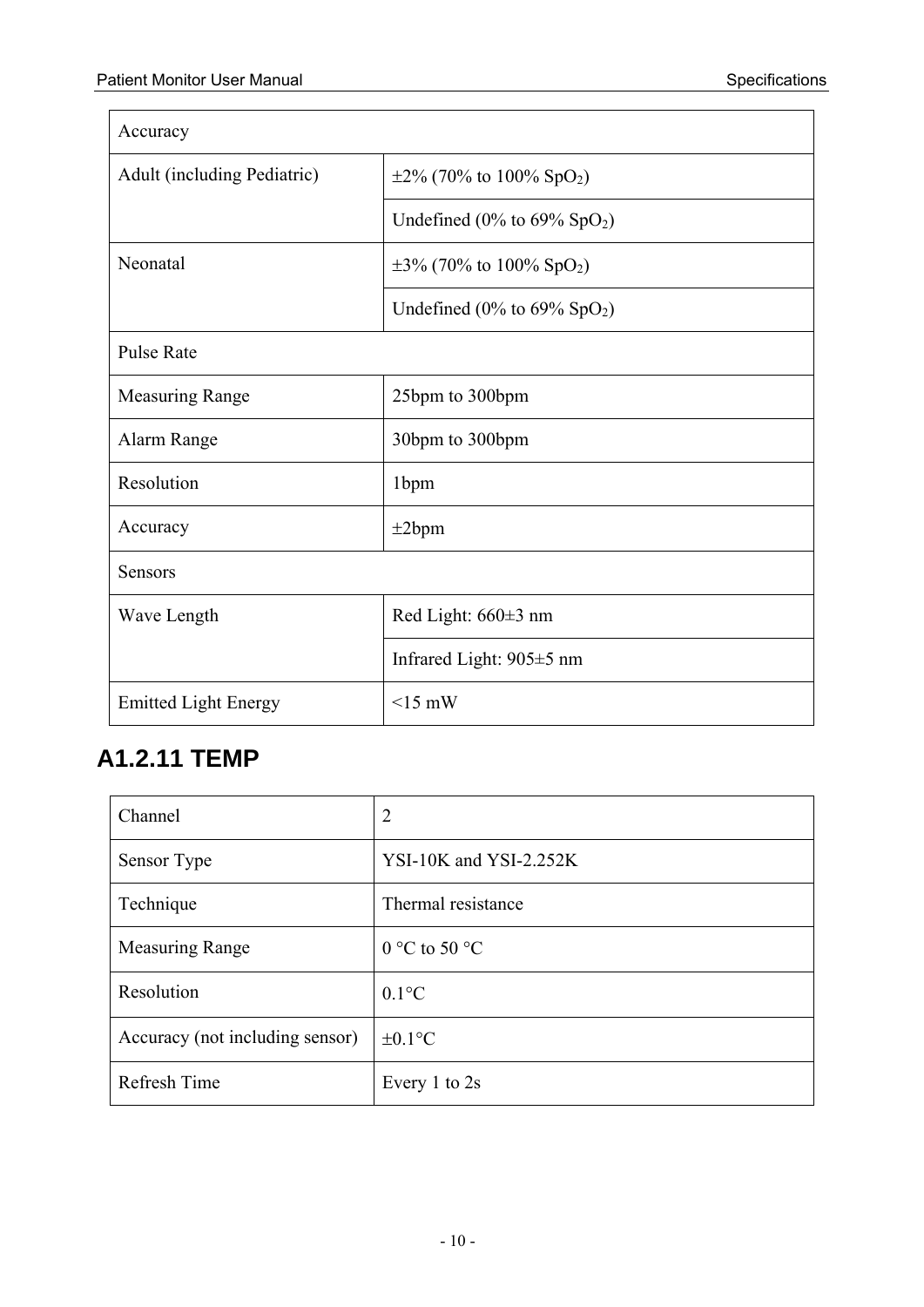#### **A1.2.12 IBP (Optional)**

| Technique                          | Direct invasive measurement                     |
|------------------------------------|-------------------------------------------------|
| Measuring range                    |                                                 |
| Art                                | 0 to $+300$ mmHg                                |
| PA                                 | $-6$ to $+120$ mmHg                             |
| CVP/RAP/LAP/ICP                    | $-10$ to $+40$ mmHg                             |
| P1/P2                              | $-50$ to $+300$ mmHg                            |
| Resolution                         | $1 \text{ mmHg}$                                |
| Accuracy (not including<br>sensor) | $\pm$ 2 % or $\pm$ 1 mmHg, whichever is greater |
| Unit                               | $kPa$ , mmHg                                    |
| Zero calibration range             | $\pm 200$ mmHg                                  |
| Filter                             | $DC \sim 12.5$ Hz; $DC \sim 40$ Hz              |
| Pressure sensor                    |                                                 |
| Sensitivity                        | $5 \, (\mu V/V/mm Hg)$                          |
| Impedance                          | 300 to 3000 $\Omega$                            |

## **A1.2.13 CO2 (Optional)**

| <b>Applicable Patient Type</b> | Adult, pediatric and neonatal patients |                                                        |
|--------------------------------|----------------------------------------|--------------------------------------------------------|
| Method                         | Infra-red Absorption Technique         |                                                        |
| Unit                           | $mmHg/$ %/ kPa                         |                                                        |
| <b>Measuring Range</b>         | EtCO <sub>2</sub>                      | 0 mmHg to $150$ mmHg                                   |
|                                | FiCO <sub>2</sub>                      | $3$ to 50 mmHg                                         |
|                                | AwRR                                   | 2 to 150 rpm (Sidestream)<br>0 to 150 rpm (Mainstream) |
| Resolution                     | EtCO <sub>2</sub>                      | $1 \text{ mmHg}$                                       |
|                                | FiCO <sub>2</sub>                      | 1mmHg                                                  |
|                                | AwRR                                   | 1rpm                                                   |
| <b>Measuring Accuracy</b>      |                                        |                                                        |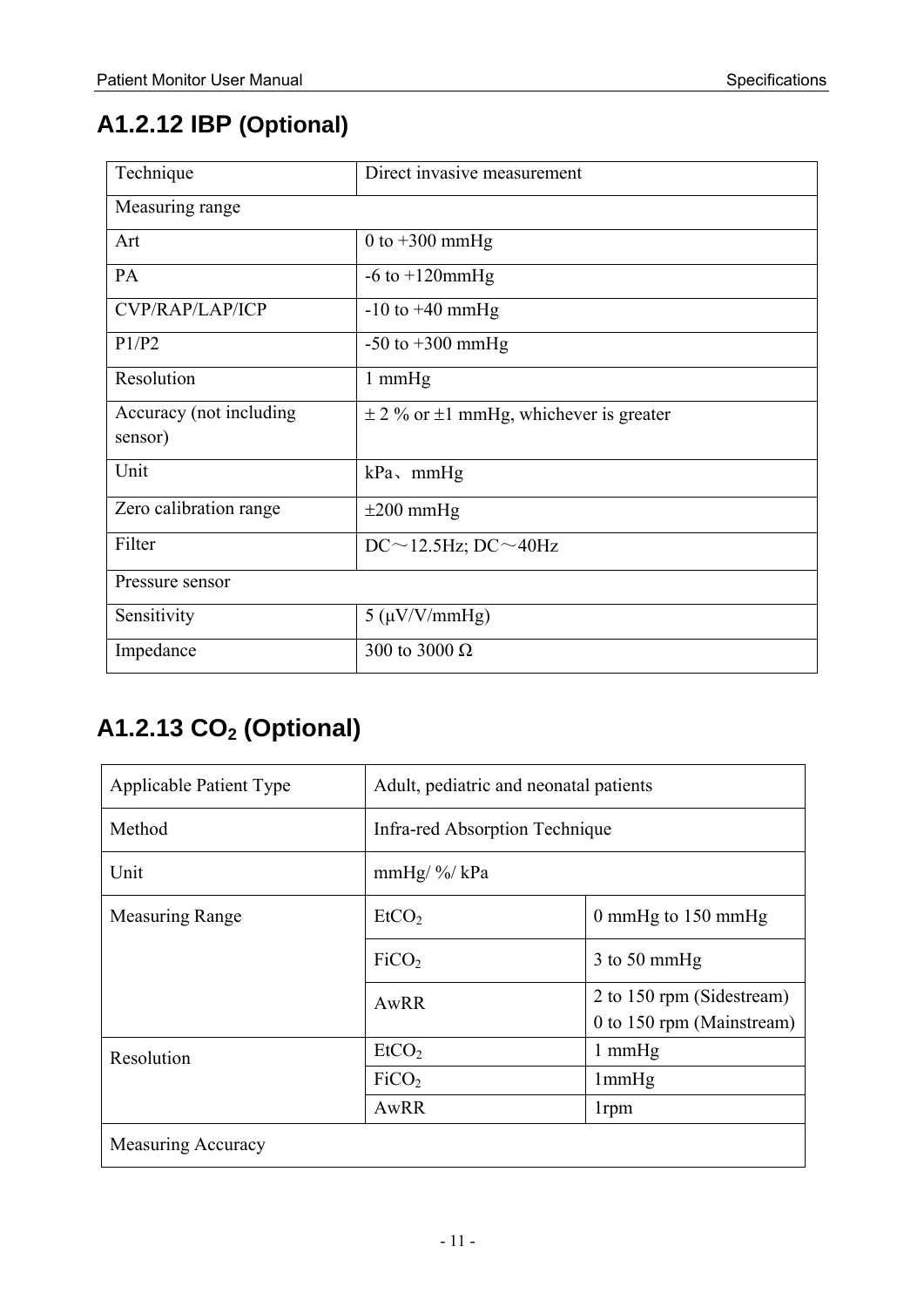| EtCO <sub>2</sub>                             | $\pm 2$ mmHg, 0 mmHg to 40 mmHg                                    |  |
|-----------------------------------------------|--------------------------------------------------------------------|--|
|                                               | Reading $\pm 5\%$ , 41 mmHg to 70 mmHg                             |  |
|                                               | Reading $\pm 8\%$ , 71 mmHg to 100 mmHg                            |  |
|                                               | Reading $\pm 10\%$ , 101 mmHg to 150 mmHg                          |  |
|                                               | Reading $\pm 12\%$ , RR is over 80 rpm (Sidestream)                |  |
| AwRR                                          | $\pm$ 1 rpm                                                        |  |
| Sample<br>Flow<br>Gas<br>Rate<br>(Sidestream) | $50\pm10$ ml/min                                                   |  |
| $O2$ Compensation                             |                                                                    |  |
| Range                                         | 0 to 100%                                                          |  |
| Resolution                                    | $1\%$                                                              |  |
| Default                                       | 16%                                                                |  |
| Anesthetic Gas Compensation                   |                                                                    |  |
| Range                                         | 0 to 20%                                                           |  |
| Resolution                                    | 0.1%                                                               |  |
| Default                                       | $0.0\%$                                                            |  |
| <b>Balance Gas Compensation</b>               | Options: $N_2O$ , helium, room air                                 |  |
| Barometric<br>pressure<br>compensation        | User setup                                                         |  |
| <b>Operation Mode</b>                         | Measure, standby                                                   |  |
| Stability                                     |                                                                    |  |
| Short Term Drift                              | $< 0.8$ mmHg over 4 hours                                          |  |
| Long Term Drift                               | Accuracy specification will be maintained over 120<br>hours period |  |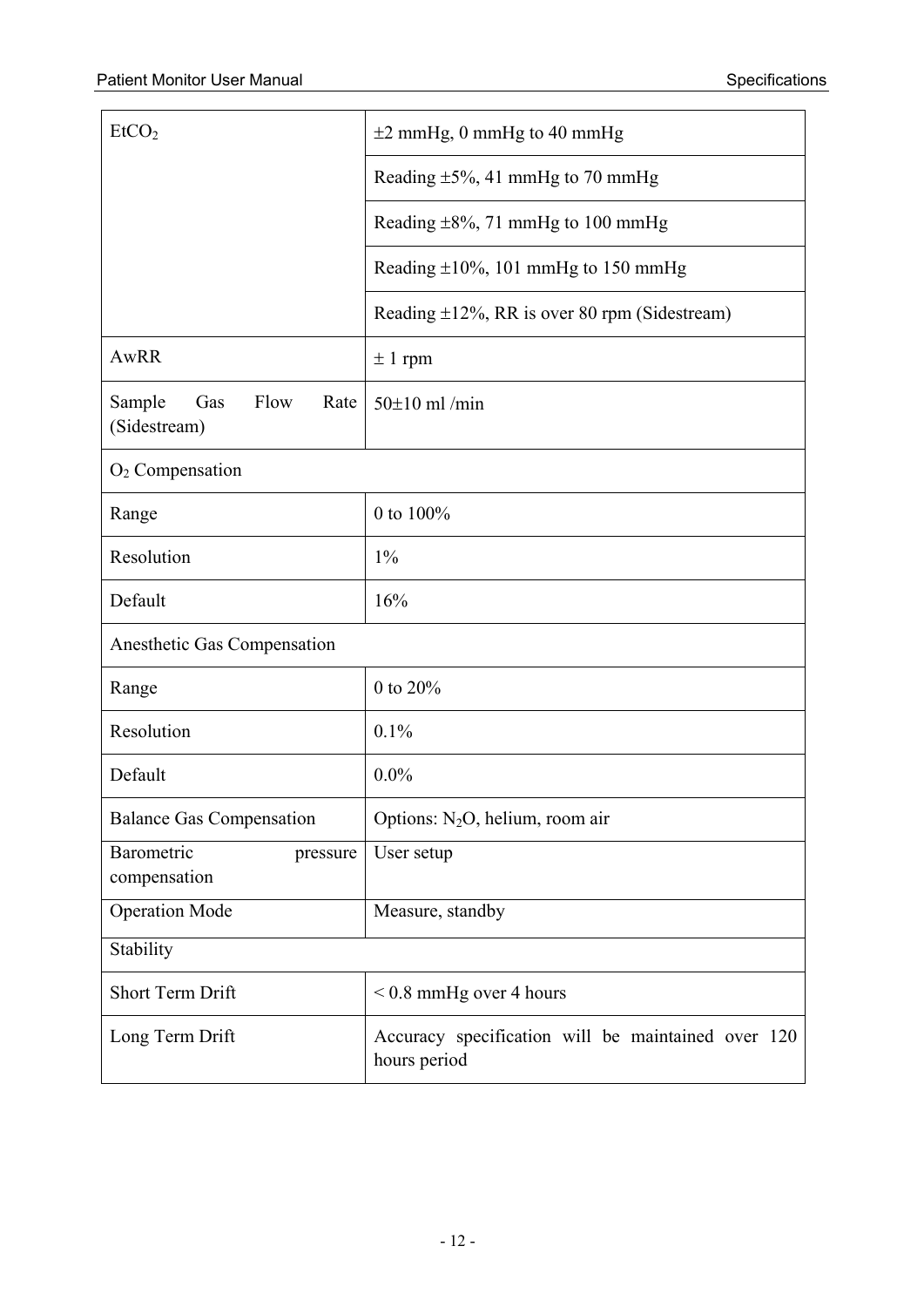| Initialization time | It displays the value within 15s and meets the<br>requirement for measurement accuracy within 2min.<br>(Mainstream) |
|---------------------|---------------------------------------------------------------------------------------------------------------------|
|                     | It displays the value within 20s and meets the<br>requirement for measurement accuracy within 2min.<br>(Sidestream) |
| Response time       | 60ms (Mainstream)                                                                                                   |
| Calibration         | Not required.                                                                                                       |
| Alarm               | $EtCO2$ , FiCO <sub>2</sub> and AwRR alarm                                                                          |
| Apnea Alarm Delay   | 10, 15, 20, 25, 30, 35, 40s; 20s by default                                                                         |

Interfering Gas and Vapor Effect on EtCO<sub>2</sub> Measurement Values:

| Gas or vapor  | Gas level $(\% )$ | Quantitative effect/Comments                                                                                                                                                                |
|---------------|-------------------|---------------------------------------------------------------------------------------------------------------------------------------------------------------------------------------------|
| Nitrous oxide | 60                | Dry and Saturated Gas                                                                                                                                                                       |
| Halothane     | $\overline{4}$    | $0-40$ mmHg: $\pm$ 1 mmHg additional error                                                                                                                                                  |
| Enflurane     | 5                 | $41 - 70$ mmHg: $\pm 2.5\%$ additional error                                                                                                                                                |
| Isoflurane    | 5                 | 71 – 100 mmHg: $\pm$ 4% additional error                                                                                                                                                    |
| Sevoflurane   | 5                 | $101 - 150$ mmHg: $\pm$ 5% additional error                                                                                                                                                 |
| Xenon         | 80                | *Additional worst case error when compensation<br>for $P_B$ , $O_2$ , $N_2O$ , anesthetic agents, or helium is<br>correctly selected for the actual fractional gas<br>constituents present. |
| Helium        | 50                |                                                                                                                                                                                             |
| Desflurane    | 15                |                                                                                                                                                                                             |
|               |                   | Desflurane:                                                                                                                                                                                 |
|               |                   | The presence of desflurane in the exhaled breath at<br>concentrations greater than 5% will positively bias<br>Carbon Dioxide values by up to an additional 3<br>mmHg at 38mmHg.             |
|               |                   | Xenon:                                                                                                                                                                                      |
|               |                   | The presence of Xenon in the exhaled breath will<br>negatively bias Carbon Dioxide values by up to an<br>additional 5 mmHg at 38mmHg.                                                       |

Barometric Pressure on EtCO<sub>2</sub> Measurement Values:

| Quantitative effect                                |  |
|----------------------------------------------------|--|
| Ambient Barometric, Operational                    |  |
| $\vert 0 - 40$ mmHg: $\pm$ 1 mmHg additional error |  |
| $141 - 70$ mmHg: $\pm 2.5\%$ additional error      |  |
| $\mid$ 71 – 100 mmHg: $\pm$ 4% additional error    |  |